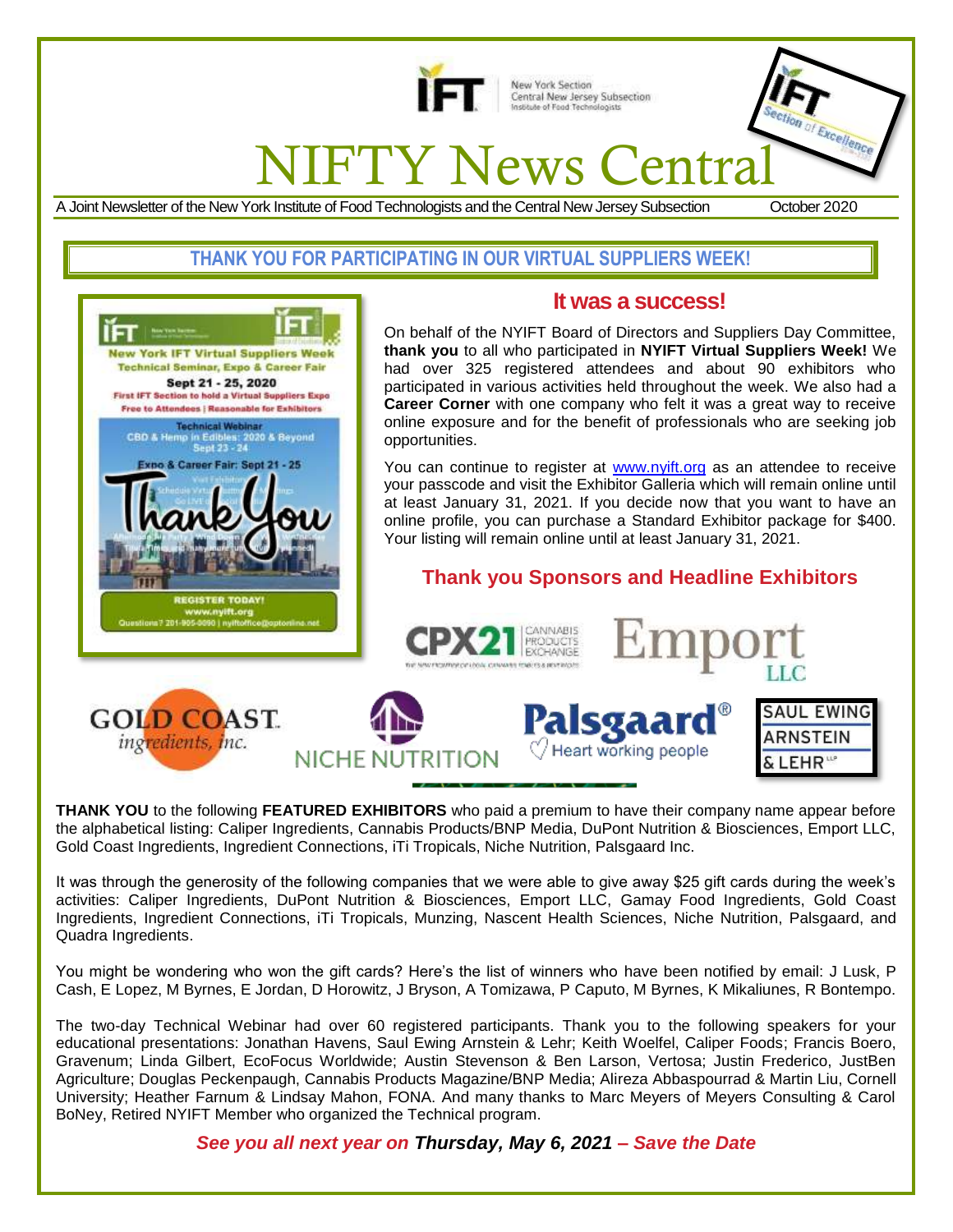# **CNJIFT Virtual Meeting**

**Tuesday, October 13, 2020** Webinar 4:30 – 6:00 pm Eastern Time **No Charge to Participate**

# **Anthropology, Microbiome and Metabolism: The Resistant Starch Story**

Speaker: *Rhonda Witwer* Technical Service Food Sales Director for Starch **ADM**

Within the starch world hides a gem of an ingredient. Resistant starch resists digestion in the small intestine and feeds the microbiota as a prebiotic fiber in the large intestine. Starch (and resistant starch) has always been in our diet from a variety of food sources – potatoes from South America, bananas from the tropics, root and tubers in Australia, breadfruit and sweet potatoes in the Pacific islands, and corn & beans in Mexico, sorghum or millet porridge in Africa. The fermentation of resistant starch in the gut improves digestion, the gut barrier, insulin sensitivity and other aspects of metabolism. This presentation will summarize why resistant starch should be replaced in today's diets due to its metabolic benefits.

## **ABOUT OUR SPEAKER**



Rhonda S. Witwer is the Technical Service Food Sales Director for Starch at ADM, a leading global nutrition company. With a B.S. in Chemistry and an M.B.A. in Business Development from The Wharton School, she has worked for more years than she will admit in the development and sales of value-added food ingredients. Previously, Executive Director of Resistance Starch Research (visit their website

at [http://www.ResistantStarchResearch.com\)](http://www.resistantstarchresearch.com/), Vice President of International Agriculture Group (a manufacturer of green banana resistant starch), and Senior Business Development Manager at Ingredion (manufacturer of resistant corn starch), Ms. Witwer has been explaining the benefits of resistant starch for eighteen years.

#### **How to Register**

This Zoom webinar is being conducted on a complimentary basis. There is no charge to participate, but pre-registration is required. Complete the online registration form at

<https://nyift.org/events/cnjift-dinner-meetings/>

Once you are registered, you will receive a confirmation with a link containing the Meeting ID and the Password. Please log in about 10 minutes prior to the start of the webinar to avoid any technical issues.

# *NYIFT Officers*

**CHAIR** Spencer Sullivan **PepsiCo** Spencer.sullivan@pepsico.com

#### **CHAIR-ELECT**

Shirin Madanshekaf **PepsiCo** shirin.madanshekaf@pepsico.com

#### **PAST CHAIR**

Marlene Hyme Flavor & Fragrance Specialties m.hyme@ffs.com

#### **SECRETARY**

Yangyang Jin Sun Chemical yangyangjin52@gmail.com

**SECRETARY-ELECT** *Open Position*

#### **TREASURER** *(Exp. 2021)*

Melanie Gong Citromax mgong@citromax.com

#### **TREASURER-ELECT**

Sally McLeod Morgan Stanley finpro@hotmail.com

#### **DIRECTORS-AT-LARGE**

Suzanne Mutz-Darwell *– Exp. 2021* Firmenich suzanne.mutz.darwell@firmenich.com

Marc Meyers *– Exp. 2022* Meyers Consulting marc.meyers@meyersconsulting.com

#### **NYIFT OFFICE**

**P.O. Box 138 Cresskill, NJ 07626 Tel: 201-905-0090 Fax: 201-490-5922**

**Email: nyiftoffice@optonline.net**

**Visit us at www.nyift.org**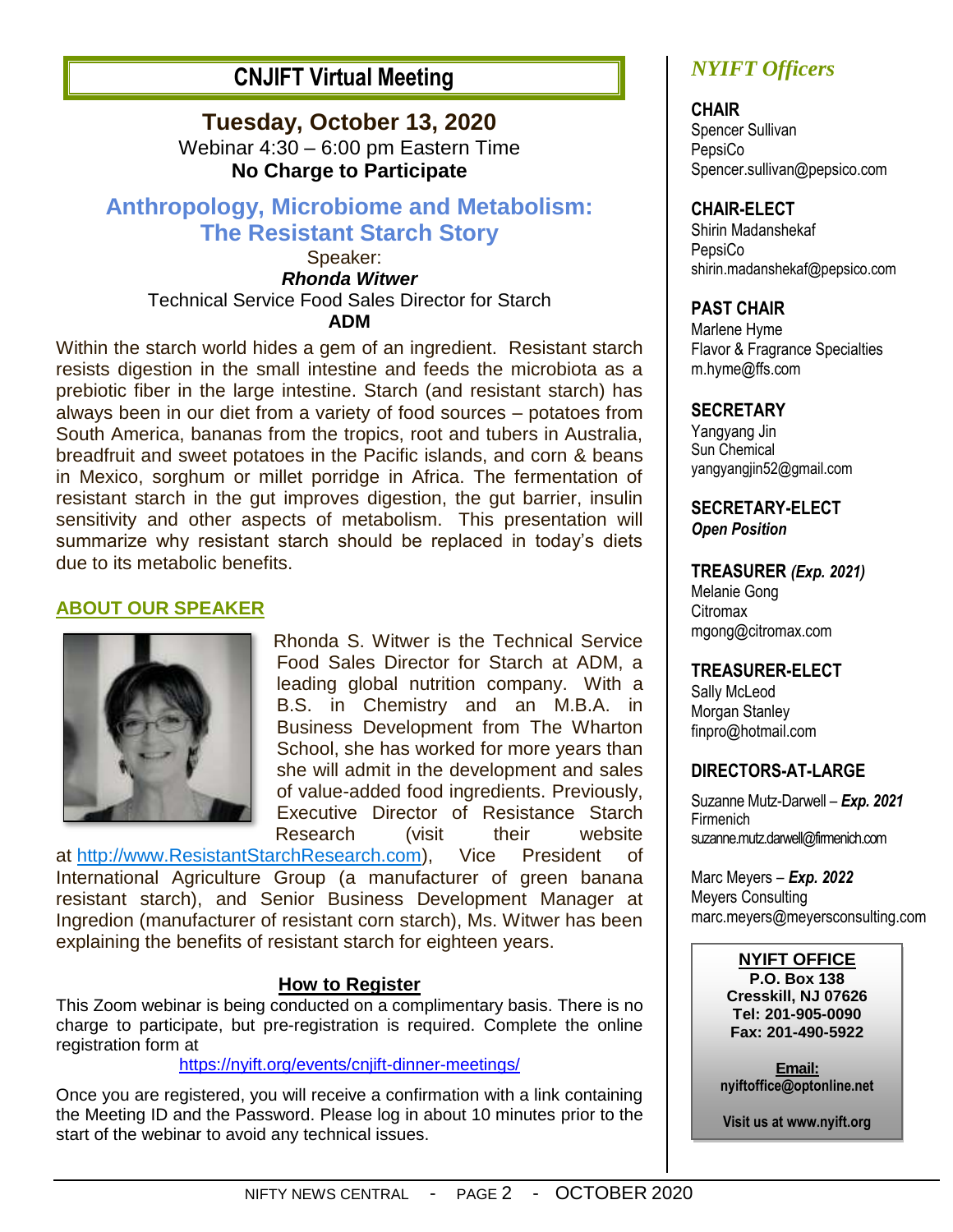# *CNJIFT Officers*

**CHAIR** Amy Gilliland amygilliland00@gmail.com

**CHAIR-ELECT & NY LIAISON** *Open Position*

# **PAST CHAIR**

Ryan Gaboy bioMérieux ryan.gaboy@biomerieux.com

#### **SECRETARY** *Open Position*

#### **TREASURER**

Ronnie McBurnie Groncki Associates ronniemcb@verizon.net

# **DIRECTORS-AT-LARGE**

Jo Ann Fritsche *Exp. 2021* IFF [jo.ann.fritsche@iff.c](mailto:jo.ann.fritsche@iff)om

Maria Manisero *Exp. 2022* IFF [maria.manisero@iff.com](mailto:maria.manisero@iff.com)

#### **NYIFT/CNJIFT STUDENT REPRESENTATIVES**

#### **Graduate Student**

Michael Shen Rutgers University Dept. of Food Science mxs3@sebs.rutgers.edu

# **Undergraduate Student**

Akino Tomizawa Rutgers University Dept. of Food Science at1048@scarletmail.rutgers.edu

**Contact us at nyiftoffice@optonline.net**

# **NYIFT Virtual Meeting**

# **Wednesday, October 21, 2020**

Webinar 4:30 – 6:00 pm Eastern Time – **No Charge to Participate** *Virtual Board/Excom Meeting precedes at 3:00 pm*

# **The Changing Face of Food Science and IFT**

Speaker: *Noel Anderson, Ph.D.*

President of IFT & Managing Partner of Mosaic Food Advisors

**Join us on Wednesday, October 21** for this zoom meeting where Dr. Noel Anderson will share his perspectives on some of the new, complex challenges facing the food industry and how we will all need to change and develop the new skills needed to address them. He will also provide highlights on what IFT is doing to learn from the current "covid crisis" to create the future face of IFT.

# **ABOUT OUR SPEAKER**



Dr. Noel Anderson is currently President of IFT and previously served as Chair of the Board of Trustees for Feeding Tomorrow, IFT's Foundation. He is Managing Partner of Mosaic Food Advisors, a consultancy that helps food and beverage start-up companies drive sustainable business growth. Previously, Dr. Anderson divided his 37-year industrial career between PepsiCo and General Foods/Kraft,

working on brands including Pepsi-Cola®, Quaker®, Tropicana®, Jell-O®, and Post® Cereals. He also served as Vice President of Research, Quality and Regulatory Affairs for Kraft Canada. Dr. Anderson has received three US patents and holds his Ph.D. in Food Science and Nutrition from the University of Massachusetts.

Dr. Noel Anderson has actively participated in IFT throughout his 45 years of membership and was elected as an IFT Fellow in 2010. He helped establish the Central New Jersey sub-section of NYIFT. In addition, Dr. Anderson served on the Fellows Jury, the New Products and Technologies Committee, and was a judge on the Mars Student Product Development competition. He is a life-long R&D professional with experience in product development, quality, and regulatory affairs.

## **How to Register**

This Zoom webinar is being conducted on a complimentary basis. There is no charge to participate, but pre-registration is required. Complete the online registration form at <https://nyift.org/events/nyift-dinner-meetings/>

Once you are registered, you will receive a confirmation with a link containing the Meeting ID and the Password. Please log in about 10 minutes prior to the start of the webinar to avoid any technical issues.

Board/Excom Meeting from 3:00 – 4:15 pm All welcome to join. Please register on the same link as dinner meeting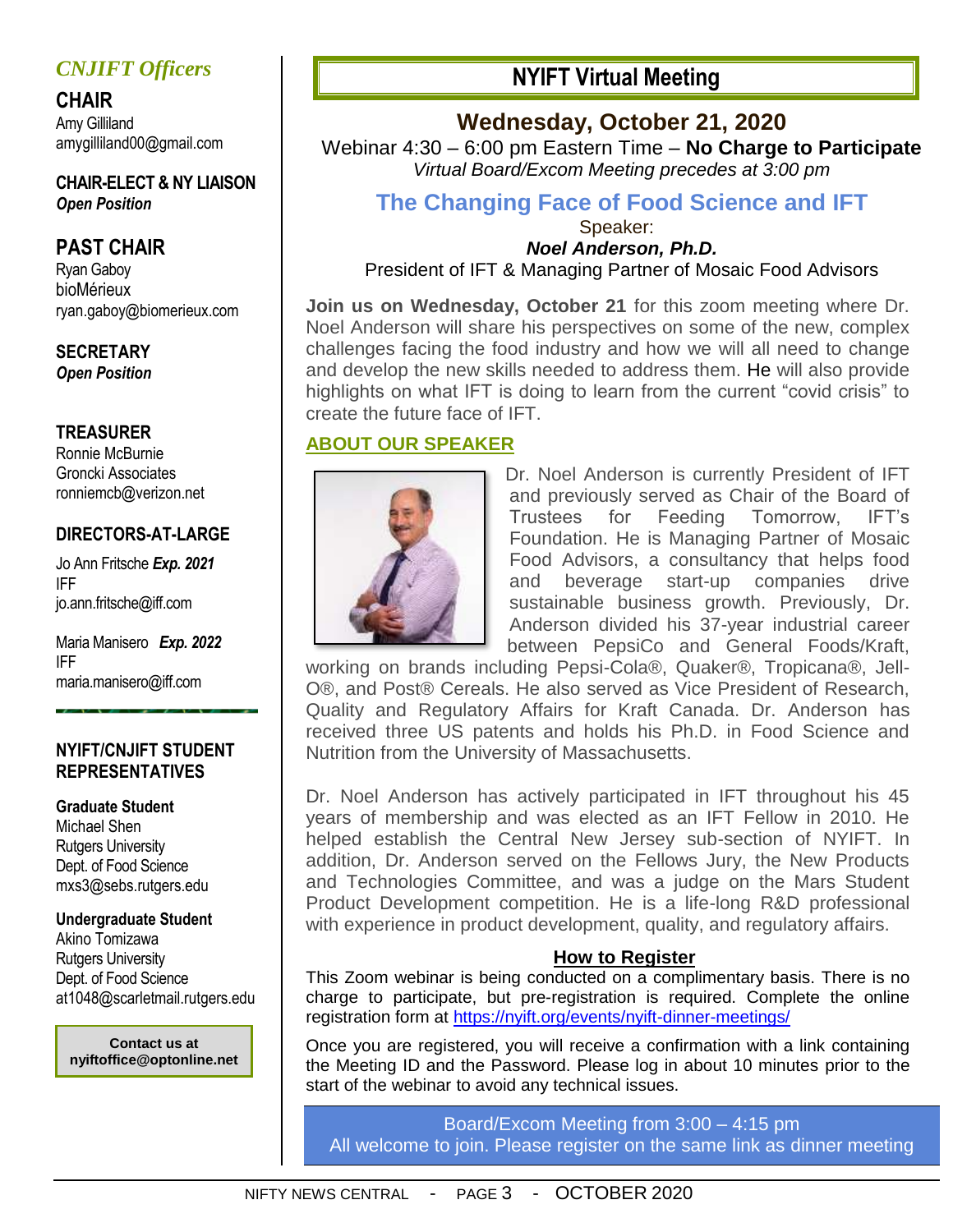# **2020 – 2021 UPCOMING MEETINGS**

**\*\*** Indicates Board Meetings Held. *Members are encouraged to participate. NOTE: Due to current situation, our events will be virtual via zoom through December 31, 2020. We hope to return to in-person meetings in January 2021.* 

| <b>NYIFT Virtual Meeting</b><br>The Next Wave of Alternative Proteins<br><b>Panel Presentation with Q&amp;A via Webinar</b><br>$4:30 - 6:00$ pm Eastern Time<br>Lou Cooperhouse, CEO & President - BlueNalu, Inc.<br>Additional speakers to be announced! |
|-----------------------------------------------------------------------------------------------------------------------------------------------------------------------------------------------------------------------------------------------------------|
| <b>CNJIFT Virtual Holiday Meeting</b><br><b>Beer Tele-tasting for the Holiday Season</b><br>$6:00 - 7:00$ pm Eastern Time<br>Steve Hindy, Co-Founder - The Brooklyn Brewery Corp.                                                                         |
| <b>NYIFT Dinner Meeting</b><br><b>Consumer Insights as it relates to COVID-19</b><br>Lynn Dornblaser - Mintel<br>Alison Bodor - American Frozen Food Institute (AFFI)<br>Highlawn Pavilion - West Orange, NJ (LOCATION TENTATIVE)                         |
| <b>Student Night</b><br>The Heldrich - New Brunswick, NJ (LOCATION TENTATIVE)                                                                                                                                                                             |
| <b>CNJIFT Meeting</b><br>How to Diminish Food Waste in America<br><b>Using Education and Technology</b><br>Gary Oppenheimer, Founder & Executive Director -<br>AppleHarvest.org                                                                           |
| <b>NYIFT Dinner Meeting</b><br>Topic & Location TBD                                                                                                                                                                                                       |
| Joint NYIFT/Nutmeg Dinner Meeting<br>Design Features of PepsiCo's New Laboratory<br>Kevin O'Sullivan, SVP, R&D - Global Beverages, PepsiCo<br>Location: Pepsico - Valhalla, NY                                                                            |
| <b>NYIFT Suppliers Day &amp; Career Fair</b><br>Meadowlands Expo - Secaucus, NJ                                                                                                                                                                           |
| <b>CNJIFT Golf Outing</b><br>Cranbury Golf Club - Cranbury, NJ                                                                                                                                                                                            |
| IFT 2021 - Chicago, IL - Details will be available at https://www.iftevent.org/                                                                                                                                                                           |
|                                                                                                                                                                                                                                                           |

**DATES ARE SUBJECT TO CHANGE BASED ON SPEAKER AND VENUE AVAILABILITY**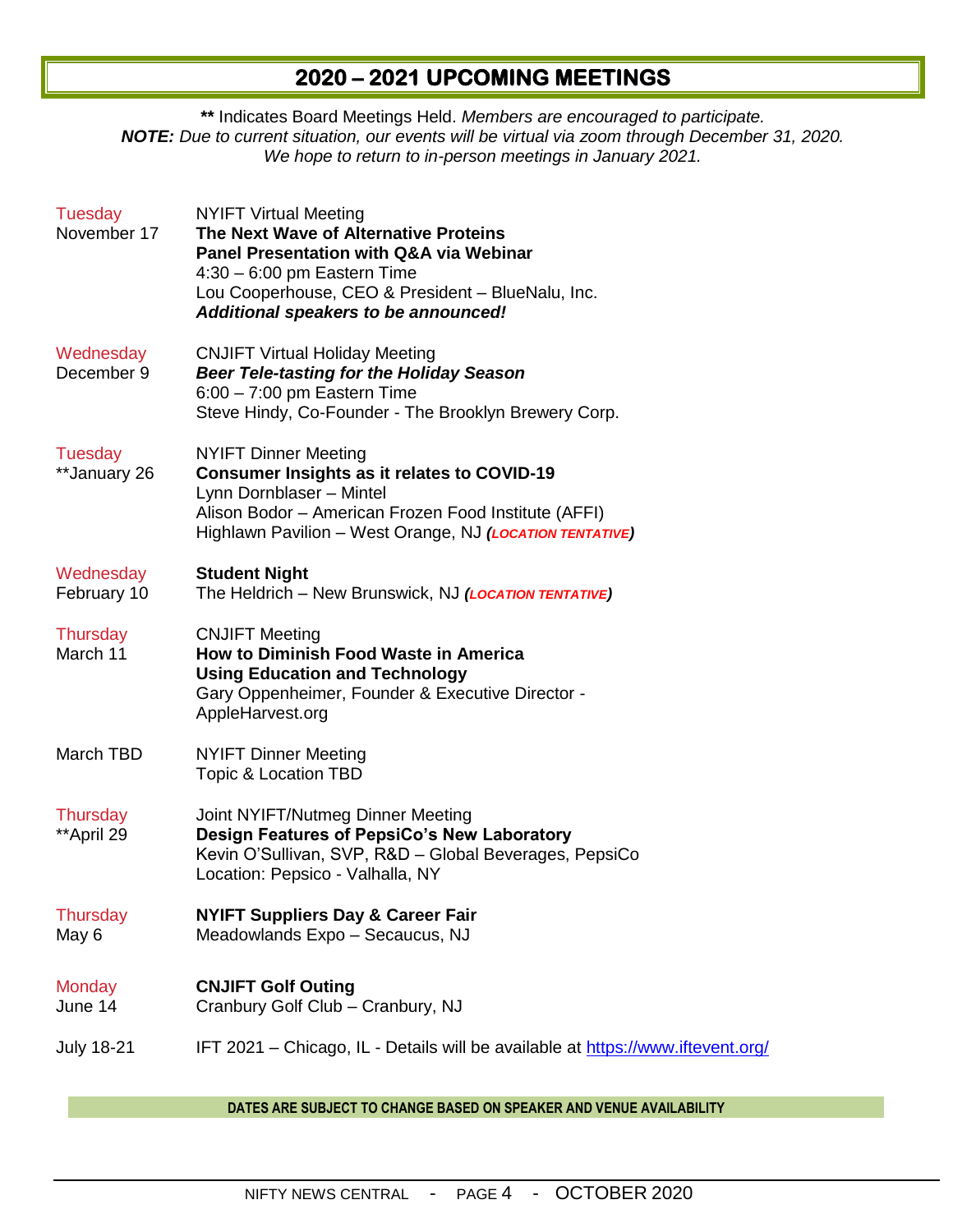# **2020 NYIFT CORPORATE SPONSORS**

as of September 28, 2020 – A star  $(\ast)$  indicates a new Corporate Sponsor for 2020.

*Thank you for supporting the NYIFT. Your contributions help fund our Scholarships and Awards.*

Accurate Ingredients/Ingredient Resources Acme-Hardesty Advanced BioTech Balchem Ingredient Solutions Bell Flavors and Fragrances  $*$ Beverage Hill International  $\ast$ Biomerieux \* Bontoux Inc. Certified Laboratories Inc. Comax Flavors Domino Specialty Ingredients DuPont Nutrition & Health Enzyme Development Corporation Givaudan GNT USA Inc. Gold Coast Ingredients Inc. Hunter Walton and Co. Inc. Ingredient Connections Inc. Ingredion J.F. Kelly Company KALSEC, Inc. Mincing Spice Company Palsgaard Inc. Perimondo \* Scott Process Equipment Corp. Sethness - Roquette Ungerer & Company Virginia Dare

**Not a Corporate Sponsor?** Join Today! Get recognition on our website, newsletters and more!

#### **Some of the many benefits of becoming a Corporate Sponsor include:**

- \$100 discount per booth and premium booth placement at 2021 NYIFT's Suppliers' Day
- Complimentary employment advertising a savings of \$200 per ad per month!
- Your company name publicized in each issue of the NYIFT newsletter and on the website
- Publicity and recognition of your commitment to the food industry throughout the year
- Receipt of a full list of Suppliers' Day participants with their name, company and contact information shortly after Suppliers' Day.
- Opportunity to submit a project brief for a Cornell University Food Science Summer Scholar to work on for Summer '21 – *See more information on next page*

There are 2 ways to join. Use the form at the end of this newsletter or complete the online form at <https://nyift.org/membership/become-a-corporate-sponsor/> and follow the payment instructions. More questions? Contact: Joe Syrko, Corporate Sponsor Chair at joe.syrko@ingredion.com or Gerri Cristantiello at the NYIFT Office at 201-905-0090; [nyiftoffice@optonline.net](mailto:nyiftoffice@optonline.net)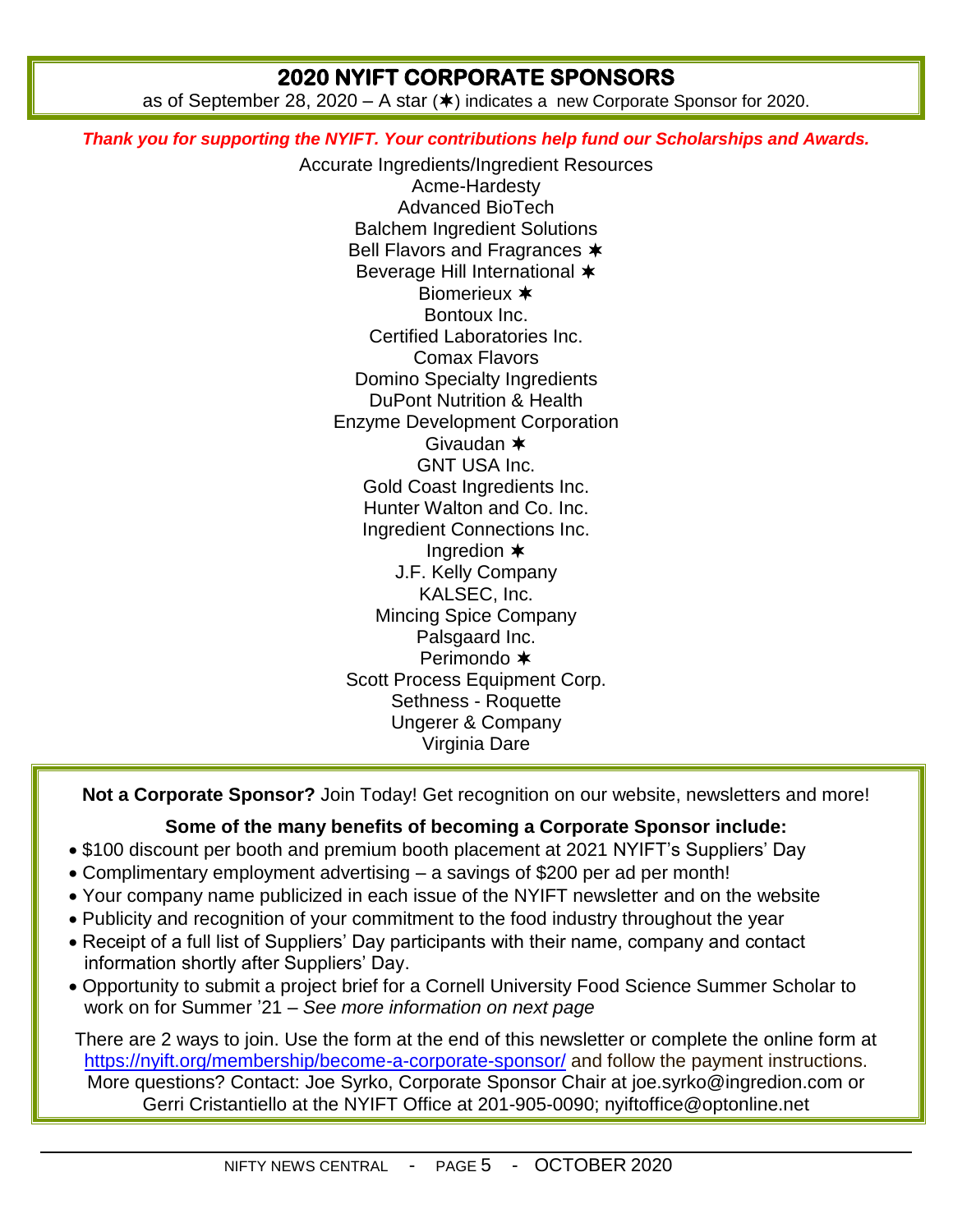#### **A Unique Benefit of Becoming a NYIFT Corporate Sponsor – Summer Scholars Research Conducted at Cornell University Ithaca, NY**

**Written by:** Leslie Herzog – Past Chair of NYIFT and IFT Fellow; The Understanding & Insight Group

Any company that conducts research (or has a summer internship program for college students) knows how expensive it is to run such a program. However, for an investment of \$350 to become a Corporate Sponsor of NYIFT, your company can have the same opportunity as one of our Section's Corporate Sponsors had in 2019. The company was able to have a student conduct a 10-week research project in Cornell University's Department of Food Science with a Summer Scholar. NYIFT had lined up several projects from Corporate Sponsors for Summer 2020, but due to the pandemic the program was canceled. The NYIFT has committed funds in support of the program for Summer 2021.

The overall goals of the Cornell internship program are to:

- recruit and retain students representing traditionally underrepresented minorities in food science;
- recruit students from related disciplines into food science;
- provide experiential learning opportunities in food science for undergraduate students;
- recruit students into advanced degree programs in food science;
- train a cadre of future leaders in food science.

The Department approached our Section several years ago and asked: *"Does any Corporate Sponsor have a research project that might be suitable for one of our summer scholars to work on in return for the financial support that the Section is giving to our program?"* In 2019, we had one such company step forward with an idea for a potential research project. After several discussions with the administrator of the Summer Scholars Program, faculty at Cornell, and members of the company, as well as signing of Confidentiality Agreements, a student worked on such a project for 10 weeks.

The Company (who requested anonymity) was in contact with the student and his/her professor over the summer to provide additional guidance and answer any questions that arose. They also arranged a faceto-face meeting at the IFT Annual Meeting in Chicago and sat in (via phone) on the student's final presentation at the end of the Summer Scholars Program. Comments from the Corporate Sponsor about the benefits of being a Corporate Sponsor and having a research project conducted by a Cornell Summer Scholar, included *"providing our R&D team with a good review of options for natural antimicrobial acids. This evaluation at Cornell helped provide us with direction on which natural compounds would provide the best performance while maintaining desired sensory attributes. The Summer Scholar program helped us advance our research in the area of clean label acidulants and antimicrobials."* 

# **(Continued on Next Page)**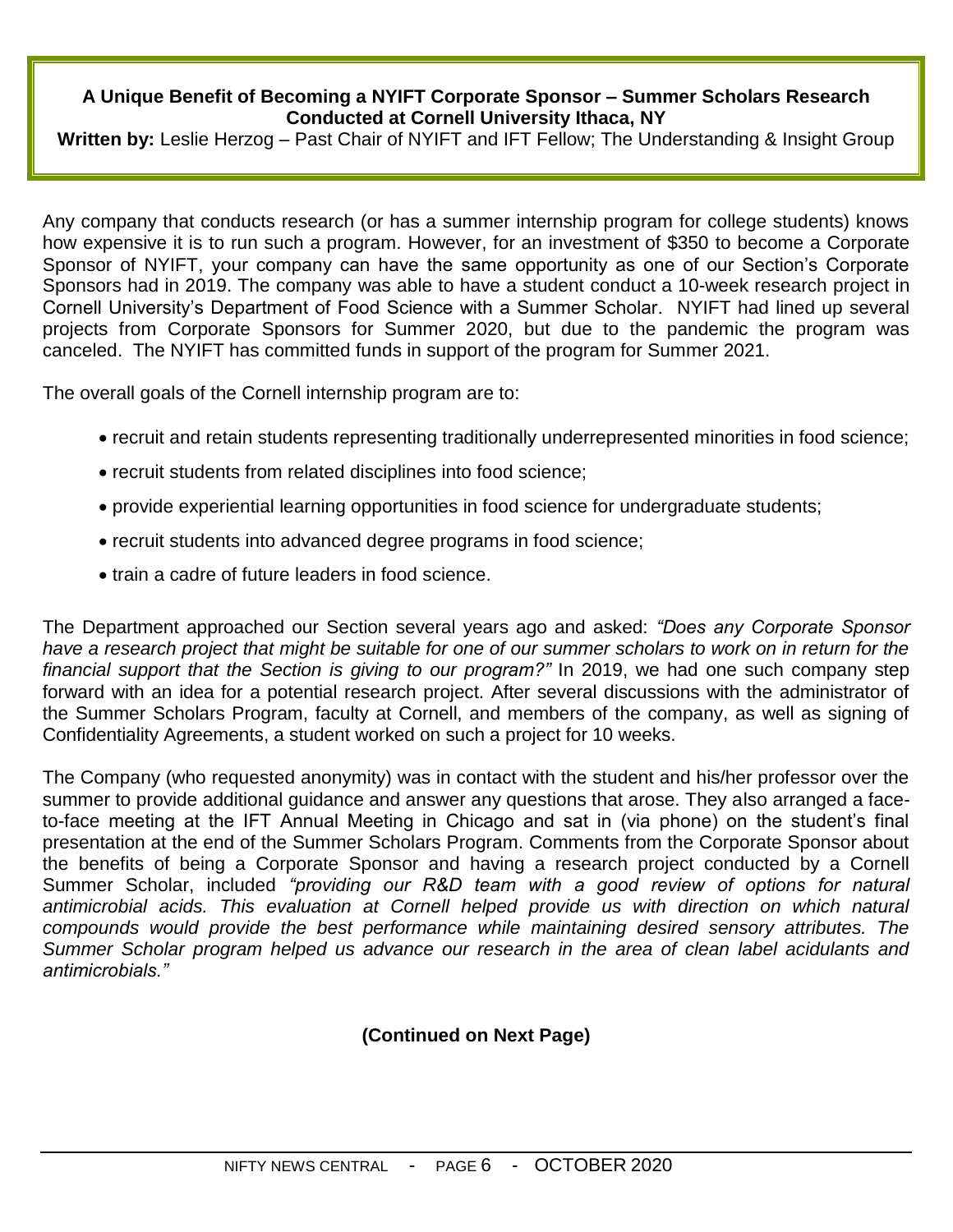# **Summer Scholars Research – An Opportunity for NYIFT Corporate Sponsors**

Areas of specialization in the Department of Food Science include, but are not limited to: dairy fermentation; wine making; emulsion technology; physiology and sensory science; sensory perception and olfaction; yeast biology and wine microbiology; biomaterials in food and agriculture; improving food safety and quality; food engineering; wine flavor and science; beer quality, hop chemistry and fermentation; mineral absorption and bioavailability: food and dairy processing; rapid detection of pathogens; biosensors.

The Department of Food Science at Cornell will not work on any project that is hemp or CBD related as part of the Summer Scholars program.

There are many additional benefits of becoming a Corporate Sponsor (including, but not limited to):

- \$100 discount per booth and premium booth placement at NYIFT's Suppliers' Day
- Complimentary employment advertising a savings of \$200 per ad per month!
- Your company name publicized in each issue of the NYIFT newsletter and on the website
- Publicity and recognition of your commitment to the food industry throughout the year
- Receipt of a full list of Suppliers' Day participants with their name, company and contact information shortly after Suppliers' Day.

With the added benefit of potentially having a research project worked on by a Cornell Summer Scholar, please consider becoming a NYIFT Corporate Sponsor today -- your investment will help support your organization research and help train the food scientists of the future. Corporate Sponsor benefits will begin when you join and run through December 31, 2021.

The deadline for submission of a project proposal is **Friday, February 5, 2021**; no exceptions.

For additional information about the **Cornell Summer Scholars Program**, or how to submit a potential project, please contact Leslie Herzog [\(leslieherzog@theuandigroup.com\)](mailto:leslieherzog@theuandigroup.com).

## **How to Become a Corporate Sponsor of NYIFT**

There are 2 ways to join. Use the form at the end of this newsletter or complete the online form at <https://nyift.org/membership/become-a-corporate-sponsor/> and follow the payment instructions.

If you have any additional questions, please contact Joe Syrko, Corporate Sponsor Chair at 908-332-1998; joe.syrko@ingredion.com or Gerri Cristantiello at the NYIFT Office at 201-905-0090; [nyiftoffice@optonline.net](mailto:nyiftoffice@optonline.net)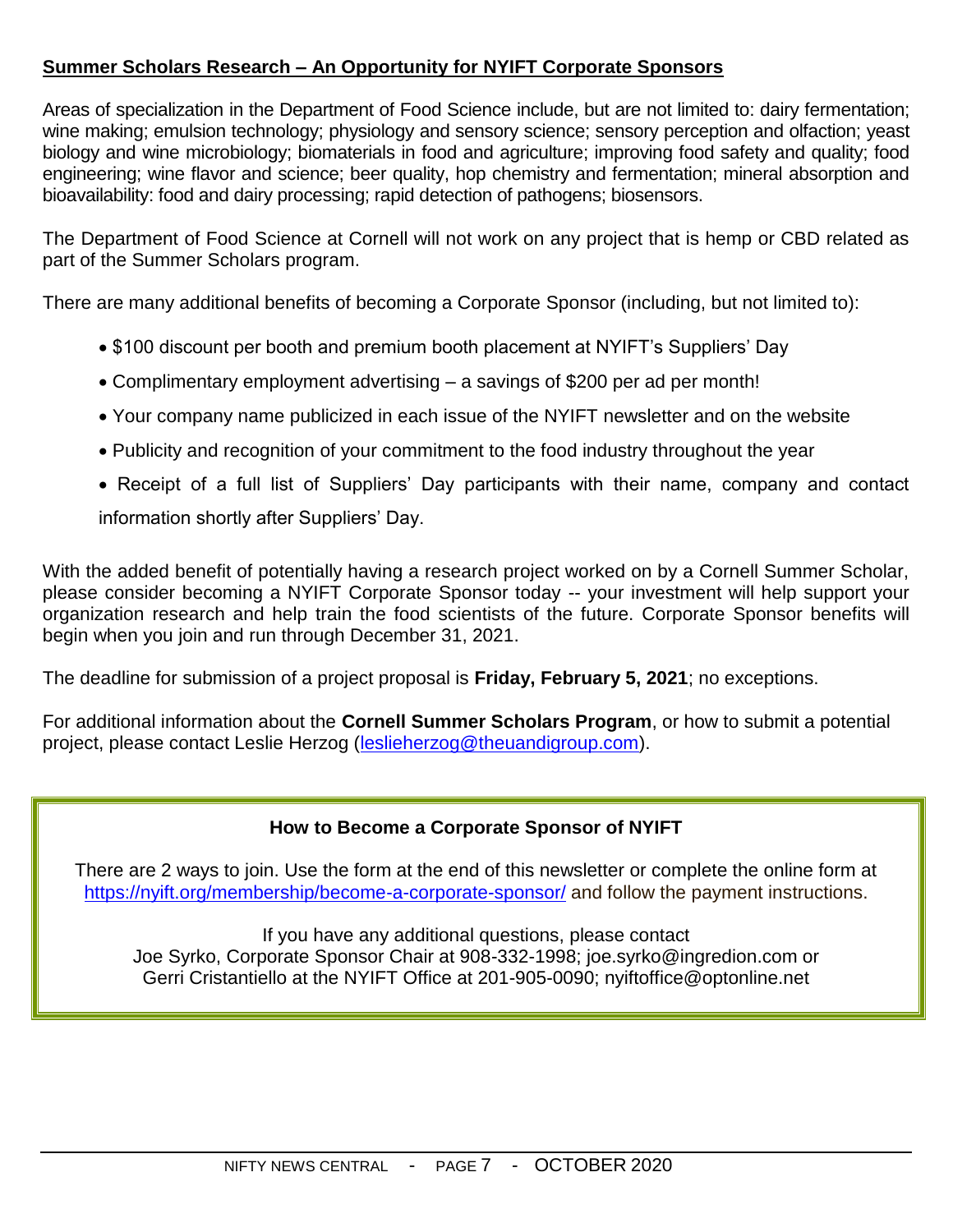# **Rutgers University Undergraduate and Graduate Food Science Student Update** Written by: Akino Tomizawa (Undergraduate IFT Student Representative) and Marina Girbal (Graduate Student Association IFT Student Representative)

SARS-CoV-2 (COVID-19) has undoubtedly created unique academic and professional challenges for students worldwide. Nonetheless, the undergraduate and graduate food science clubs at Rutgers University have risen to these challenges and have made it our mission to turn this unprecedented time into a time of continued opportunity, collaboration, and growth. The first step in this process has been the goal to create a unified undergraduate/graduate IFTSA chapter. By unifying our missions, values, and resources we hope to foster an even greater sense of community amongst future food scientists.

The Undergraduate Food Science Club kicked off the semester with an alumni mentoring and networking event allowing students to connect with alumni and prepare them for the post-COVID career landscape. Industry HR representatives were also present to offer advice to students taking the first steps in their career search. In addition, the expert advice of the keynote speakers, Charlotte A. Lee, and Joyce Sullivan, from Lee Hecht Harrison, provided students with key skills related to virtual/AI-based interviews, which are rising trends in recruitment. In order to create an environment grounded in mutual support and a sense of community, we have also started a peer mentoring program to connect upperclassmen with underclassmen. By offering engaging and dynamic virtual content throughout the academic year, we hope to continue our mission in providing students with professional development tools, academic enrichment opportunities, and fun social events.

Meanwhile, the Food Science GSA has focused its initial efforts on partnering with global food manufacturing companies to hold virtual internship information sessions, including PepsiCo and Campbell's, aimed at helping students kickstart the process of finding future career opportunities. This October brings one of the first chances for collaboration between the graduate and undergraduate clubs for World Food Day 2020 (October 16). In order to join in on the celebration and with the goal of spreading awareness for this important and relevant date, we will be borrowing the WHO's theme "Food Safety, Everyone's Business," to hold a panel discussion with experts from diverse backgrounds in food companies, trade associations, universities, consulting, entrepreneurship and even the restaurant industry. We are really excited to welcome Dr. Jennifer McEntire, Mike Driver, Frank Benowitz, Donna Schaffner, Diane Kull as our guest panelists, as well as Dr. Martin Slayne and Emily Kaufman, with whom we were able to establish a connection through the recent NYIFT Virtual Suppliers Week. After our panel discussion, we will invite our students - and anyone else interested - to join a watch party for the competition finale from the 'Thought for Food Challenge', an organization, and competition which aims to unlock the potential of the next generation in food in agriculture to lead a sustainable food and agricultural revolution. These will serve as an example and inspiration for IFT's product development competitions this year which Rutgers will enter.

An integral aspect of our mission is our continued collaboration with NYIFT/CNJIFT. By bridging the connection between students and NYIFT/CNJIFT, the possibility for growth and innovation within our field can become limitless. Virtual Suppliers Week was the first step in bridging those connections through numerous networking opportunities as well as an opportunity to increase one's technical acumen through the technical webinar on CBD & Hemp in Edibles, which was free to all students who wanted to participate.

# **(Continued on Next Page)**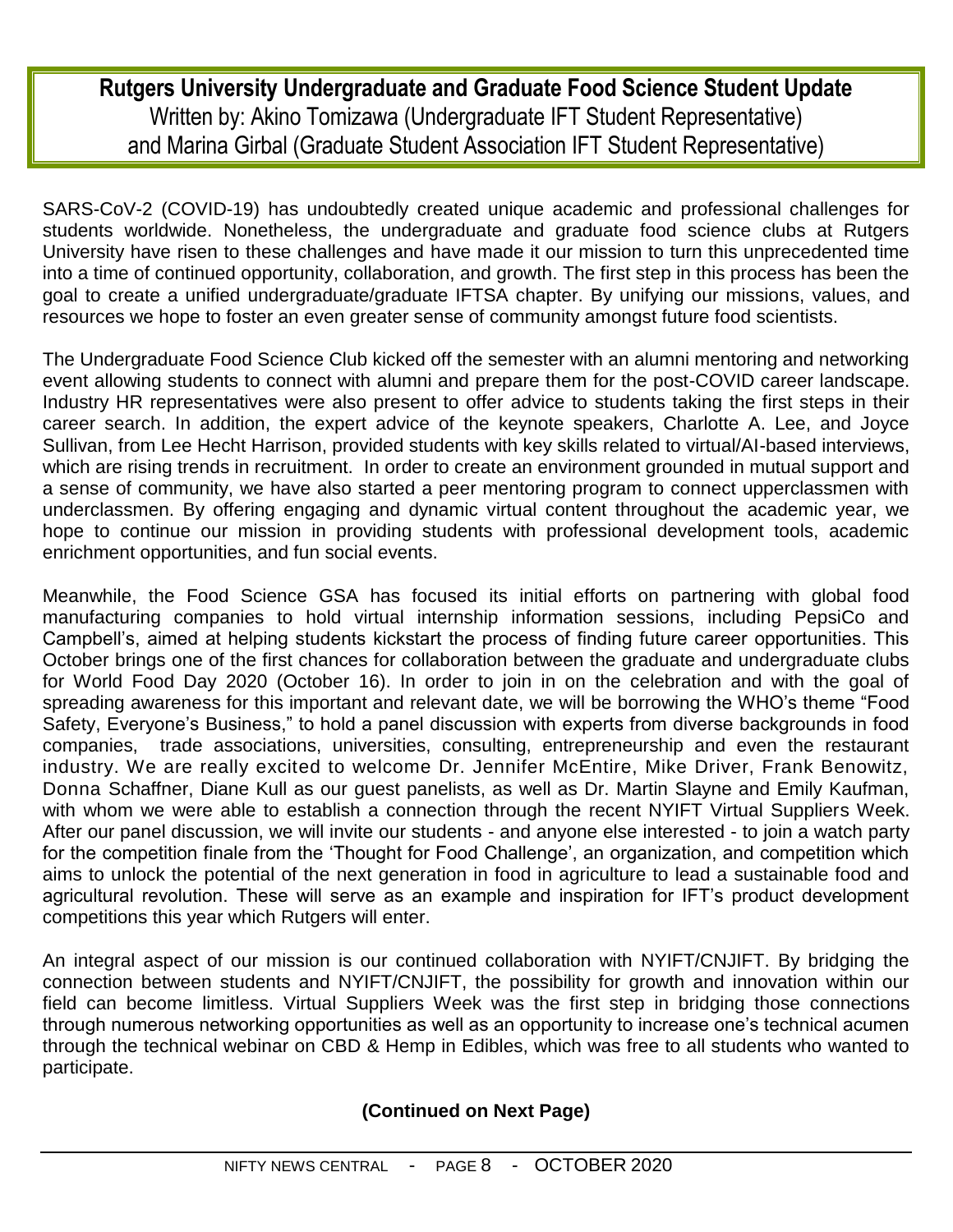## **Rutgers University Student Update**

NYIFT/CNJIFT has continued to make these opportunities accessible to students through their initiatives to reduce financial barriers such as subsidizing the full cost of student registration for SHIFT20 (IFT's Annual Meeting & Expo), to try and encourage students to attend the meeting virtually. Congratulations to Rutgers student, Kevin Tveter, who captured 1st place in the Nutraceutical and Functional Food Division Poster Competition, and Rutgers' Team Metamorphice was selected as a finalist in the Smart Snacks for Kids Student Product Development Competition. These "outside of the classroom" opportunities are integral in the continued success of Rutgers students and we hope to continue to grow interest in these enrichment opportunities. We hope to accomplish this hand in hand with NYIFT/CNJIFT in a manner that nurtures and encourages strong partnerships between students-at-large and industry professionals. Just recently, the NYIFT Board agreed to reduce the Student Membership dues for its Section from \$15 to \$10 beginning with January 2021 and as such we look to greater participation from the students.

# **You are Welcome to Join Rutgers World Food Day 2020**

Title: **Food Safety, Everyone's Business: A Panel Discussion** Date: **Friday, October, 16, 2020** Time: **2:30 – 4:00 PM via Zoom**

**For additional information / registration information contact:**

**Akino Tomizawa - [akino.tomizawa@rutgers.edu](mailto:akino.tomizawa@rutgers.edu) | Marina Girbal - [mg1572@scarletmail.rutgers.edu](mailto:mg1572@scarletmail.rutgers.edu)**

**2021 NYIFT SUPPLIERS DAY Including a Morning Technical Seminar Thursday, May 6, 2021 Meadowlands Expo Center – Secaucus, NJ FREE TO ATTEND CORPORATE SPONSORS BOOTH DISCOUNT!**



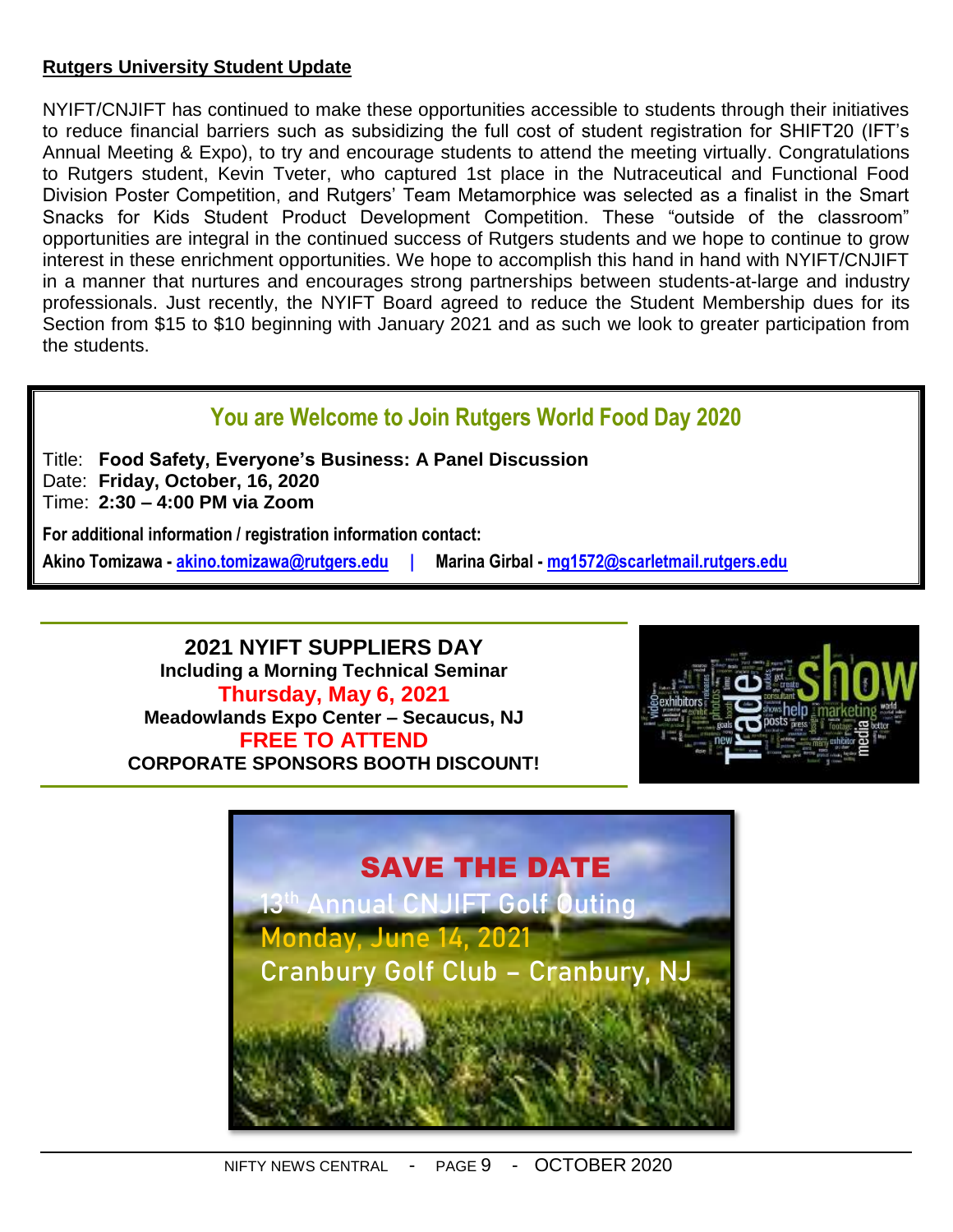# **IFT NEWS**

#### **IFT [Achievement](http://www.ift.org/membership/awards-and-recognition.aspx) Awards, Fellows Nominations Now Open**

Each year, IFT shines the spotlight on individuals or teams for their remarkable contributions in research, applications, and service in food science and technology. If someone you know is advancing the profession through their work, nominate them for an IFT Achievement Award. Additionally, IFT honors exemplary achievement and service to the profession through the IFT Fellows Program. All recipients will be honored during ceremonies at IFT21 in Chicago. The deadline to submit Achievement Award nominations is **Monday, December 7, 2020,** and the deadline for Fellows nominations is **Monday, February 1, 2021.** For complete details on the nomination process visit

<http://www.ift.org/Membership/Awards-and-Recognition/Achievement-Awards.aspx>

## **2020-2021 NEWSLETTER DEADLINES**

This Newsletter is a publication of the New York Institute of Food Technologists and the Central New Jersey Subsection. The opinions expressed in this Newsletter are the opinions of the contributors and do not necessarily represent the official position of IFT, or the NY/CNJ sections of IFT and should not be interpreted as such.

| November Issue Oct 16, 2020 |                        | March IssueFebruary 5, 2 |
|-----------------------------|------------------------|--------------------------|
| December Issue Nov 6, 2020  |                        | April IssueMarch 26, 20  |
| January Issue  Dec 18, 2020 |                        |                          |
| February Issue Jan 8, 2021  | June Issue May 7, 2021 |                          |

| November Issue Oct 16, 2020 |                        | March IssueFebruary 5, 2021 |
|-----------------------------|------------------------|-----------------------------|
| December Issue Nov 6, 2020  |                        | April IssueMarch 26, 2021   |
| January Issue  Dec 18, 2020 |                        | May Issue April 3, 2021     |
| February Issue Jan 8, 2021  | June Issue May 7, 2021 |                             |

Articles can be faxed to the NYIFT Office at 201-490-5922 or emailed to [nyiftoffice@optonline.net](mailto:nyiftoffice@optonline.net)

# **EMPLOYMENT REFERRAL SERVICE**

#### **TO PLACE A POSITION WANTED OR POSITION AVAILABLE AD**

To place a **POSITION WANTED** ad you must be a member of the NY/CNJ IFT. Contact the NYIFT at 201-905-0090 for details.

**Corporate Sponsors** of the NY/CNJ IFT can place a **POSITION AVAILABLE** ad at no charge. The fee to post a **POSITION AVAILABLE** ad, if your company IS NOT a NY/CNJIFT Corporate Sponsor, is **\$200** per ad, per month. To become a Corporate Sponsor contact Gerri Cristantiello, NYIFT Office at 201-905- 0090.

**NOTE:** Positions will be removed after 3 months unless you contact NYIFT to continue to have your posting listed.

#### **POSITIONS AVAILABLE LISTED ON Page 11**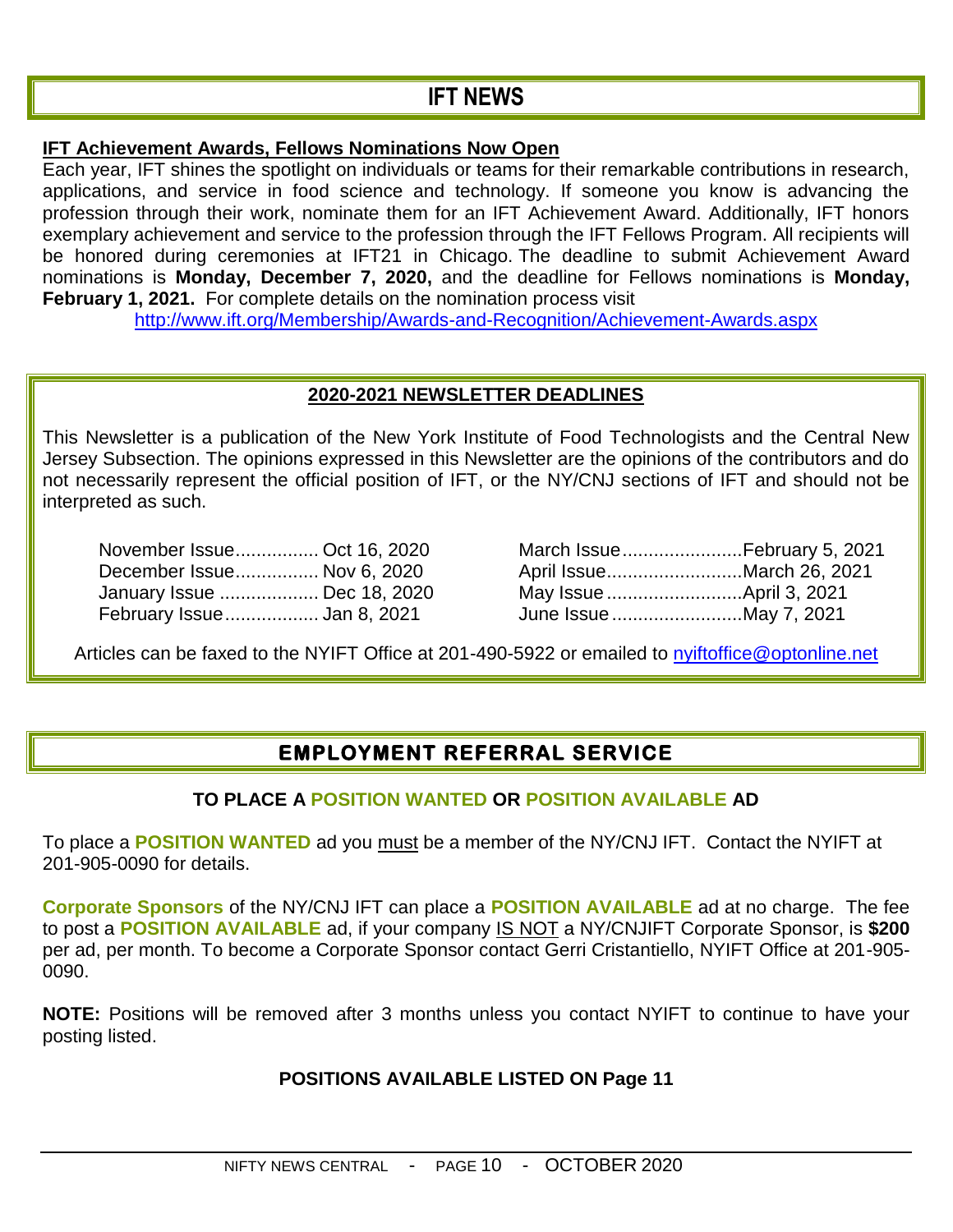**TO RECEIVE INFORMATION FOR THESE JOBOPENINGS** Contact Gerri Cristantiello NYIFT Office: 201-905-0090 Email: nyiftoffice@optonline.net

# **POSITIONS AVAILABLE**

## **A-1029 IN-HOUSE CUSTOMER SERVICE REPRESENTATIVE** – Part-Time or Full-Time

Hunter Walton & Co. Inc. is seeking an in-house customer service representative. The position is either part-time or full-time. Responsibilities include: answering telephone, computer entry of customer orders and invoices, scheduling trucking, placing orders with vendors. Communication skills are important as position requires dealing with customers. Prior experience a plus but not necessary. Hours are Monday through Friday. Salary commensurate with experience. - (09/20)

**A-1028 DIRECTOR OF QUALITY: Part Time** – **Perimondo** is seeking a Part-Time Director of Quality to ensure safety and performance of products; develop new analytical methods for achieving higher food standards; release products to customers; process documentation and design, including writing SOPs and reports; ensures suppliers meet the highest standards; implement a professional food safety system (FSMA, GFSI); ensure ongoing compliance with GMP and GFSI quality programs; take remedial action where necessary. Must work independently. Good knowledge of food safety regulations and analytical chemistry is a plus. [Click for Complete Job Description.](https://nyift.org/wp-content/uploads/2020/05/perimondo-Director-of-Quality.pdf) To apply send your resume to Matthias Rebmann at [rebmann@perimondo.com](mailto:rebmann@perimondo.com)

**Job Location: Florida, NY – (09/20)** 

**A-1025 DOCUMENT SPECIALIST** – Ampak Company, Inc. is looking for a candidate to join their dynamic team as a Document Specialist. Position requires individual to be a self-starter, organized, highly motivated and attentive to detail. This person must possess a professional and positive demeanor as they will be interacting with respected clientele and will be supporting the Director of Regulatory. The Document Specialist will perform diverse document management duties requiring confidentiality, initiative, sound judgment and analytical ability. Candidate should be competent at a variety of administrative responsibilities and must have knowledge of MS Office Applications (Word, Excel, Outlook). A Bachelor's degree in Food Science or scientific discipline is required and 3 to 5 years of experience in a similar position.

<https://nyift.org/career-center/positions-available/> for complete details. To apply send your resume and cover letter/email to [sbrewer@ampakcompany.com.](mailto:sbrewer@ampakcompany.com)

**Job Location:** Larchmont, NY - (09/20)